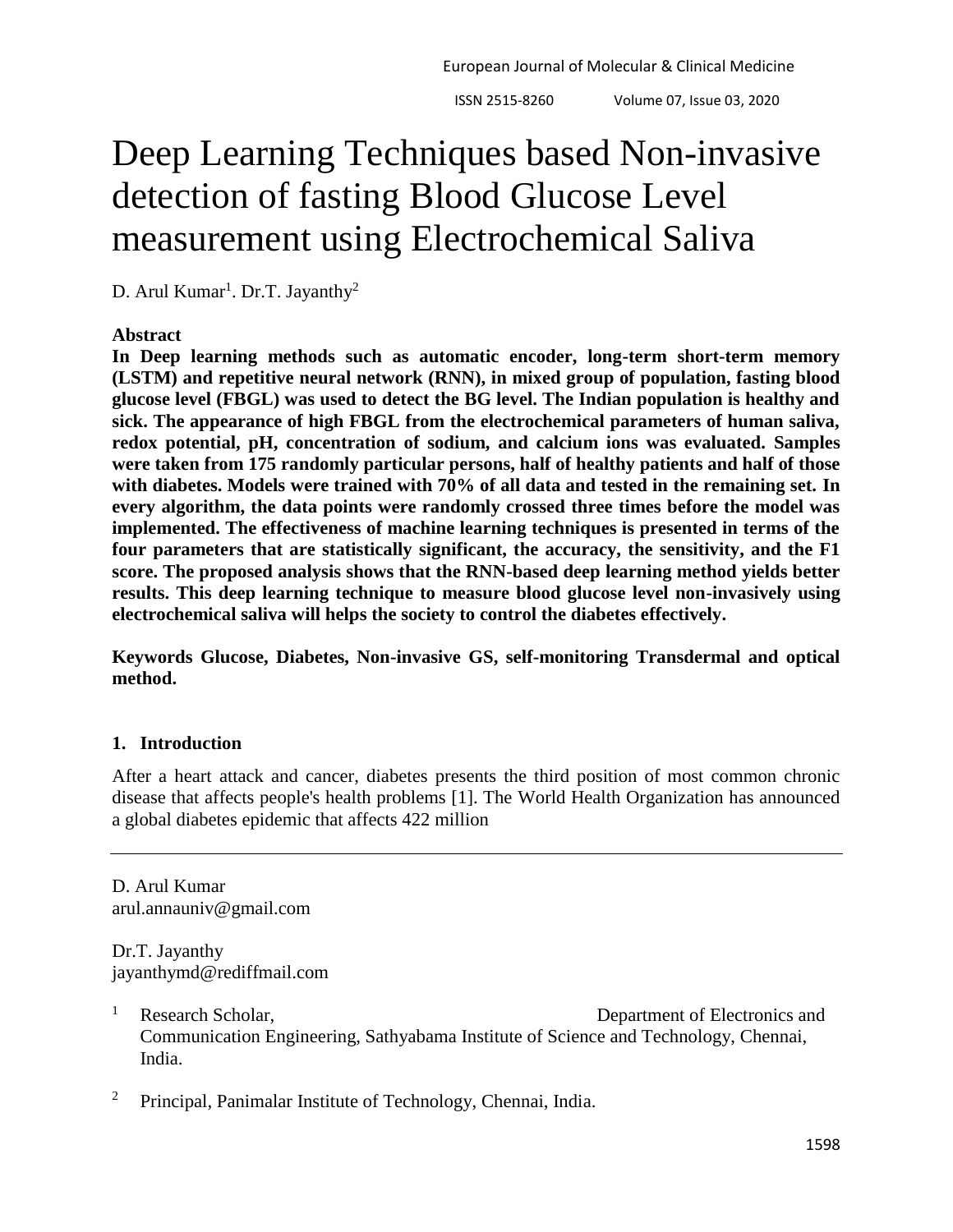people worldwide and could pose a serious public health threat in the future. High BG level is basically a chronic illness in which the body cannot produce insulin or use it properly. The human body produces the energy necessary for insulin to absorb glucose contains from the blood. While the insulin sequence is interrupted, glucose does not separate from the blood, which leads to growth [3].

Leaving diabetes untreated can have serious consequences, such as kidney failure, heart defects, and congenital weaknesses [4]. Studies show that online glycemic control lessens complications and extends the lifespan of patients with diabetes by 5–8 years [5]. The most sophisticated glucose measuring using electrochemical test strips need a diabetic to insert his fingers and check blood droplets more number times at a day [6]. This type of test is not only produce pain, but also increases the risk of infection. The reasons given above explain why BG levels are not monitored as recommended many times over the years [7]. Despite important technical problems, he encouraged technologists to introduce non-invasive devices for observing glucose, aimed at alleviating pain and improving access to diabetes [8]. For this purpose, creating a non-invasive method to measuring glucose levels has long been considered the Holy Grail. Optical methods, comprising microwave spectroscopy [9], optical coherence tomography method [10], infrared (NIR) spectroscopy method [11], polarimetry method [12], Raman spectroscopy method [13] and fluorescence technique [14].

Yamakoshi et al. using a spectrograph, 100 sets of NRR spectrum data from 900 to 1700 nm were collected, and SVM was rated as the most accurate according to the reverse analysis of the principal component analysis (PCA), PLS and SVM [15]. An ideal was created that combines multiple linear regression and parallel factor analysis, which is most exact and powerful than multiple linear regressions [16]. Each method has its benefits, but there are also drawbacks: (1) more number of info is captured by independent variable, while these variables can cause the info to be repeated; (2) high precision and fast spectrometers that interfere with the detection of BG in the home; (3) The basic concept of non-invasive technology to detect NIR in NIR is the Bera-Lambert law, which applies to human tissues under appropriate conditions. However, the non-invasive detection of BG NIR does not comply with Bayer-Lambert's law, and the relationship between the NIR signal and the BG measurement is linear and nonlinear. Ficorella et al. pointed out that obtain best presentations in terms of resolution and sensitivity level at 1550 nm [17].

Saliva is a human salivary fluid comprising a mixture of various hormones, enzymes, antibodies, growth factors and antimicrobial components. In fact, most of the compounds that are found in saliva are in the blood, which is very like to serum in regulating the physical condition of the body. It is useful to control salivary markers instead of serum because saliva gathering is a simple and inexpensive procedure that does not cause the patient infection or discomfort. Diabetes mellitus affects saliva, blood flow velocity, infiltration ability, viscosity, electrolytic ion composition and protein level. Therefore, saliva is a sustainable biomarker for categorizing people as diabetics and not. In this article, we measure glucose levels using non-invasive electrochemical saliva for rapid blood determination based on in-depth study methods.

#### **2. Proposed system**

In this research, we conducted a brief study of electrochemical changes in saliva gathered from good healthy people and patients with diabetes. The parameters of pH, redox potential (ORP),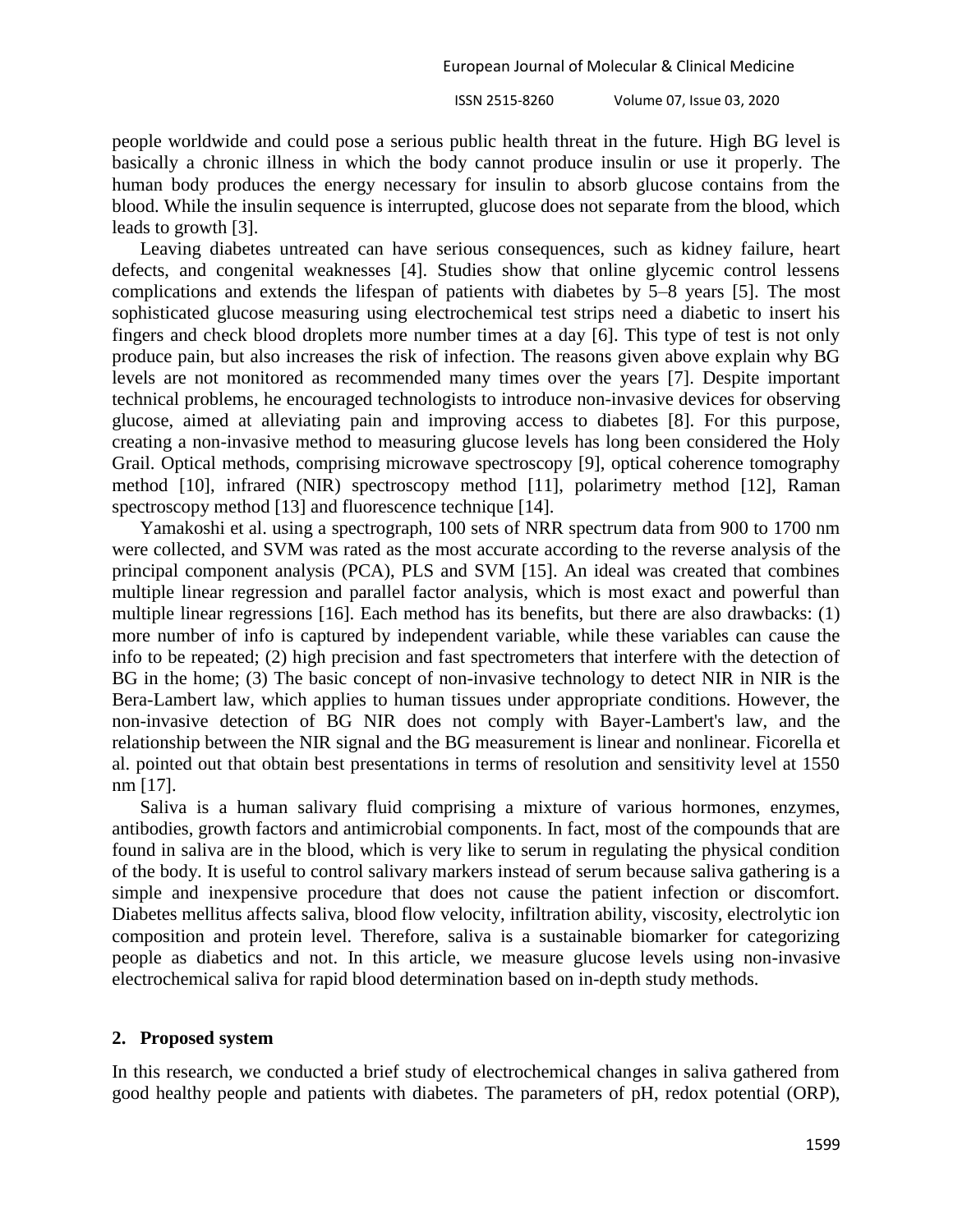ISSN 2515-8260 Volume 07, Issue 03, 2020

individual concentrations, calcium and potassium were compared with the corresponding FBGL standards resolute under similar conditions. In adding to electrochemical factors, age is one of the main variables that evaluate type-2 diabetes mellitus and cardiovascular disease indicators. The 3 numerical scheme based on automatic encoder, long-term memory and RNN were applied to the experiment, which yielded an excellent correlation using saliva as a simple bio fluid to predict FBGL. The proposed model is shown in the Figure 1.



**Fig. 1** Proposed model for FBGL detection using electrochemical saliva.

## **3. Proposed system**

## **3.1 Selection and organization of study groups**

An entire of 175 persons aged 18 to 69 years were employed for this paper. Candidates were split into 2 sets: (1) fit being (FBGL): 80–120 mg / dl; 41 women; 46 men; age range 18–62 years; average age  $35 \pm 11$  years, (2) Clinical diagnosis of patients with type-2 diabetes mellitus (FBGL  $\geq$  120 mg / dl; 47 women; 41 men; age level 21-69 years; average age 47  $\pm$  10 years). After these were omitted from the revision: (1) pathological conditions of saliva, such as salivary stones, mumps, (2) pregnancy, (3) bleeding gums, gingivitis or cancer of the oral cavity, (4) severe diabetic or diabetic complications. (5) Any other systemically ill person, (6) Anti-Topics about drugs, such as cholinergic, sympatometric, skeletal muscle relaxants, anti-migraines, cytotoxic, retinoids and anti-HIV cytokines. An inclusion standard for a pupil with diabetes is based on the references of an expert commission on the diabetes analysis and grouping [18]. These include polydipsia, polyphagia, polyuria, and increased BGL.

## **3.2 Collection of samples and protocol analysis**

Contestants were asked to enter the fast mode from 8:00 am to 10:00 am. Exclude brushing your teeth. They were requested to sit in an isolated room to swallow. They maintained all conditions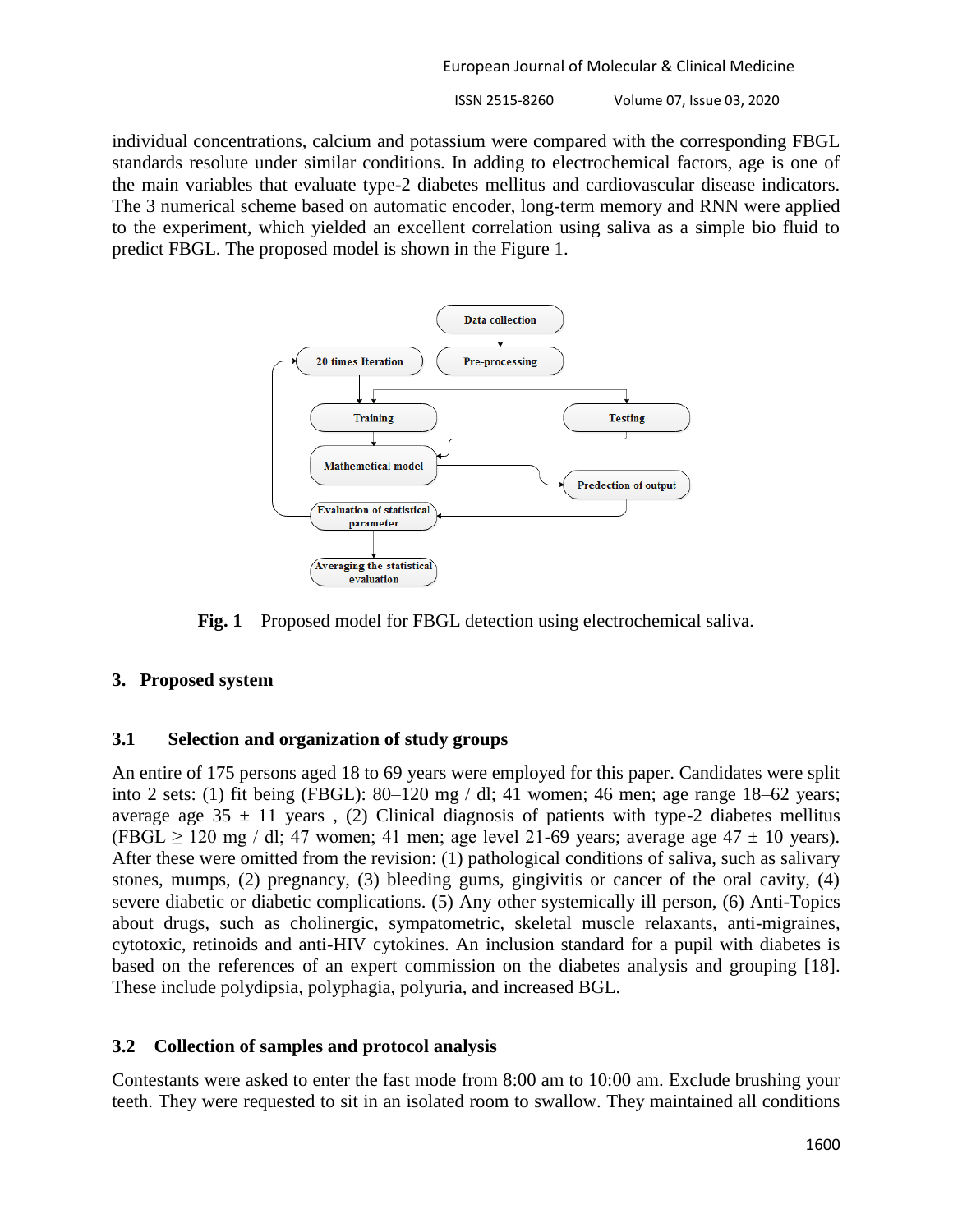ISSN 2515-8260 Volume 07, Issue 03, 2020

and maintained their circadian rhythm. Each person was requested to spit about 2 ml range of saliva into a previously autoclaved collection vessel. These trials of saliva were examined for many electrochemical factors. The pH and redox potential were measured using a pH / ORP meter F-71 Lacqua Lab (Japan). The conductivity and density of the electrolytes (mainly Na +, K + and Ca ++) were recorded using ion selective models of the double series of Horiba Laca. The FBGL vein of all volunteers was calculated in plasma and analyzed using (Cobas Integra 400 Plus) an automatic chemical analyzer compared to the current gold standard.

## **3.3 Data pre-processing**

The electrochemical data got from saliva examples was to train ML algorithms such as automatic encoders, LSTMs, and RNNs to predict the outcome of unknown samples in the future. ML reveals the production methods and trends in big data sets, and is now routinely used in the industry to achieve its goals. Mathematical models were coded in Matlab R2018a. Prior to selecting the data, to attain the normalized data range of -11 to 1, the function of scaling the basic features for all different factors such as pH, ORP, conductivity, electrolyte focus and volunteering in units of measurement parameter. The ratio used to normalize the characteristics is shown in equation 1.

$$
x_i = \frac{x_i - \mu}{\sigma}
$$
 (1) Here <sup>X\_i</sup> denotes what is called the input variable of

the sign (pH, ORP, age, etc.),  $x_i'$  is called the normalized variable of the sign, ' $\mu$ ' is the average value and 'σ' is the SD from the complete data obtained. Values of FBGL calculated in venous plasma are classified as 1 (high FBGL) -120 mg/dl, and compared with normalized training set data to control the coefficients of fitting variables associated with the normal equation 2.

 $Y = f \quad \theta(x)$  (2) Here, predicted output 'Y' FBGL value F of 0 or 1, x indicates the linear or nonlinear grouping of the input variables, and x is the value of coefficient equal to x.

After normalizing all the data of 175 volunteers, they were randomly generated and crossvalidated by splitting them into three sets of randomly generated data. In first two sets were used for the training and another one for the tests.

# **3.4 Auto Encoder DNN Classifier**

The parts in question are classified using the Auto Encoder DNN Classifier based on the selected features. In this research, the automated encoder can be a suitable solution for the proper selection classification process of the DNN when there is no prior knowledge of the distribution data. Auto Encoder DNN usually operates as FFN and is an unsupervised pre-training method with greedy layer-wise training. In DNN, data flow is obtained from the input to the output layer excluding of any looping function. The main benefit of the Auto Encoder DNN Classifier is that the likelihood of low lost value.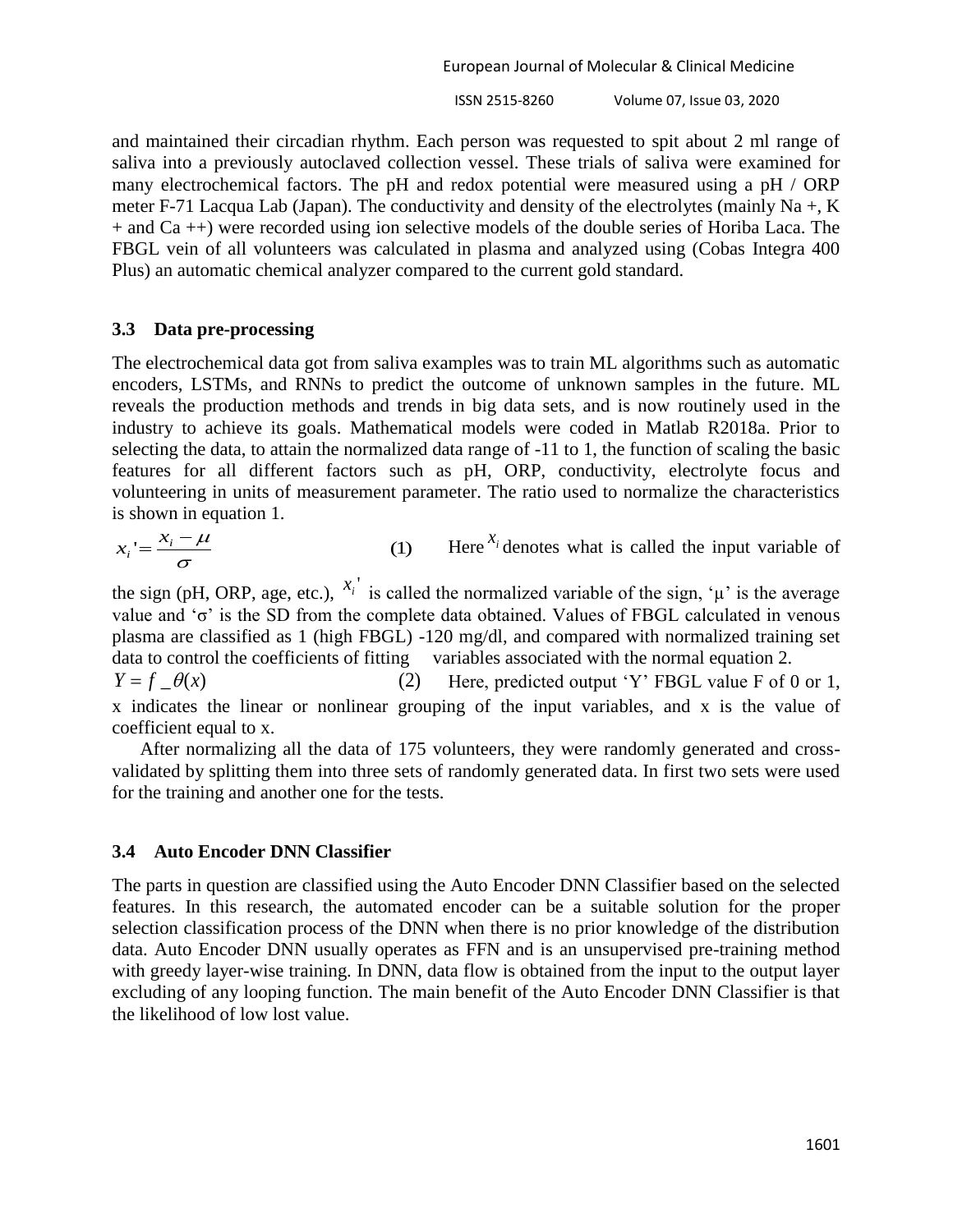ISSN 2515-8260 Volume 07, Issue 03, 2020



**Fig 2** Structure of deep leaning

An automatic encoder is a coding structure composed of a multilayer neural network as shown in figure 2. Input-encoding neurons represent the true input value. Each hidden layer can be seen as a high-level representation of its former fold; however, the true significance of each layer is very small. The cover of the insertion layer is the smallest representation of the insertion layer of the same size as the insertion layer. Activation signals are transferred across the network using equation (3). Until the accrual reaches the exit rate, neuronal activity can be measured using equation (4).

$$
a_{(i)}^{(i)} = x(i), l = 1
$$
\n
$$
a_{(i)}^{(i)} = \sigma(W^{l}a + b), l = 1
$$
\n(3)\n
$$
h(w, b, x) = a^{(N)}
$$
\n(4)

Where 'x' represents unlabelled data  $\{x^{(i)}\}_{i=1}^m$ ,  $w = 1$ *i i* represents weight matrix controls the activation effect between neurons on the neighbour layer, 'b' represents bias term, 'σ' represents activation function, it can be set to hyperbolic target function to deliver non-linearity for network to model difficult relationship, and h(W, b, x) represents input data as well as activation output layer. To train this unsupervised ideal, the loss of production is used as an objective function for optimization as given in equation (5).

$$
L(W, b, x, z) = \min_{W, b} E(W, b, x, z)
$$
  
where, 
$$
E(W, b, x, z) + \gamma ||W||_2^2
$$
 signifies the  
+
$$
\gamma ||W||_2^2 + \beta K(W, b, x)
$$
 (5)

demonstration loss with squared error. The second term reduces the weight leading to the lower weight, while the third term regulates the sparsity penalty regime 'β'with an activation of the target 'ρ' near target 0, which imposes a poor representation of the objective function using the Kullback Leibler deviation in all training trials. This is defined in Equation (6).

$$
K(W, b, x) =
$$
  
\n
$$
\sum_{j}^{n} ID_{KL}(\rho || \sum_{i=1}^{m} h_i(x^{(i)}; W, b))
$$
 (6) This research simultaneously trains the

hidden layer of the encoder and creates a complete NN by eliminating the temporal output layer. A softmax output layer has been added to the top of the trained self-coding stack, which contains only the previously hidden layer. The softmax layer uses another activation function, which can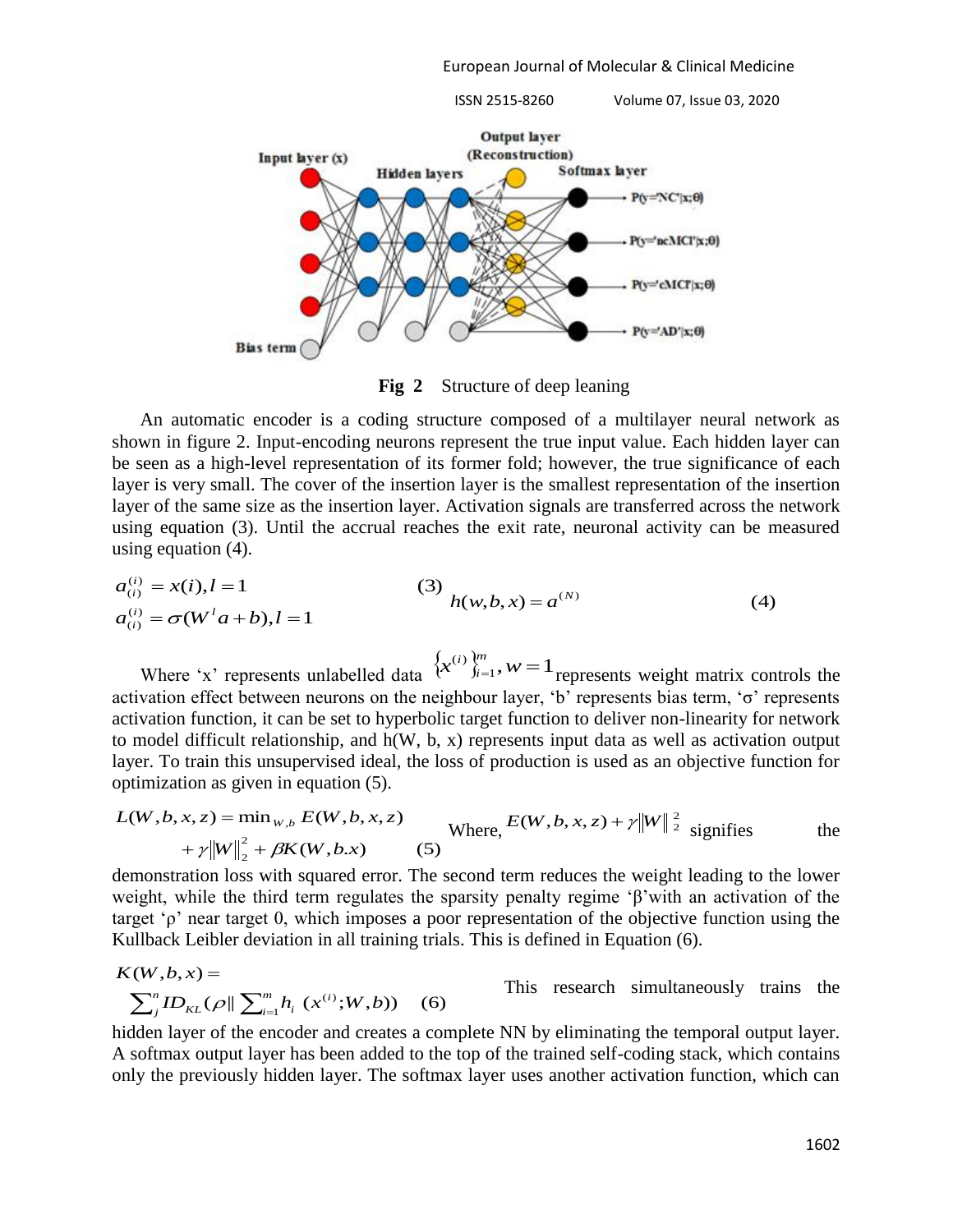be linear, different from the one applied to the previous layer. The softmax activation function is Equation (7).

$$
\boldsymbol{h}_{i}^{\prime} = \frac{e^{\boldsymbol{W}_{i}^{\prime}} \boldsymbol{h}^{i-1+\boldsymbol{b}_{i}^{\prime}}}{\sum_{j} w_{i}^{\prime} \boldsymbol{h}^{i-1+\boldsymbol{b}_{i}^{\prime}}}
$$
\n(7) Where  $\boldsymbol{W}_{i}^{\prime}$  is the ith row of  $\boldsymbol{W}_{i}^{\prime}$  and  $\boldsymbol{b}_{i}^{\prime}$  is i<sup>th</sup> ending

layer bias term. This research can employ *h l i* as an estimator of  $P(Y = i|x)$ . Where 'Y' is the connected label of input data vector 'x'. In this case, the 4 output neurons in the softmax layer can be interpreted as an AD determinant.

## **3.5 Long Short Term Memory**

In 1997, Hochreiter and Schmidhuber coined the term short-term long-term memory (LSTM). However, there are different versions of LST that researchers currently propose. We provide the details of the LSTM proposed by Zaremba [19]. Assume that 'yt', 'ct' and 'ht' symbolize the input, cell and hidden states respectively, at iteration t. For current input  $y_t$  the previous cell state  $C_{t-1}$  and its equivalent previous hidden state  $h_{t-1}$ , the cell state  $C_t$  and hidden state  $h_t$  are written as.

$$
f, i, o = \sigma(Hy_t + Uh_{t-1} + b)
$$
\n
$$
j = \tanh((Hy_t + Uh_{t-1}) + b)
$$
\n
$$
(9) \ c_t = f * c_{t-1} + i * j
$$
\n
$$
h_t = 0 * \tanh(c_t)
$$
\n
$$
(10)
$$
\nWhere \* signifies an element wise

multiplication and then vector of bias 'b', and ' $\sigma$ ' is a sigmoid function as an activation function,

 $\sigma(x) = 1/(1 + \exp(-x))$  (12) The two convolution linear transformation

are the H and U then it is applied to  $y_t$  and  $h_{t-1}$  respectively and lastly, iteration 't' is  $h_t$  of the output of an LSTM layer.

## **3.6 Recurrent Neural Network**

RNN is a well-developed ML technology that is renowned for quality in many areas, such as signal processing, NLP, and voice recognition. Unlike traditional neural networks, RNNs explicitly control the temporal dependencies of the data, because the neuron output in T-1 is used to include the next input to power the neuron during t. the neural RNA diagram is shown in Figure 4. From another RNN In the models we have two well-known RNN units - LSTM and Gated Recovery Unit (GRU). Given the size equal to the hidden condition, the LSTM model has extra parameters than the GRU unit defines the architecture of the RNN [20].

## **4 Results and Discussion**

The proposed system was tested with Matlab (version 2018a) with an Intel i5 3.0 GHz processor, drive capacity as 1 TB and size of the RAM as 8 GB. The calculated perfect is used to assess the influence of various parameters on the scheme and predict its performance. Normalizing functions or scaling data is the first phase necessary to undo the effect of certain units. Lastly,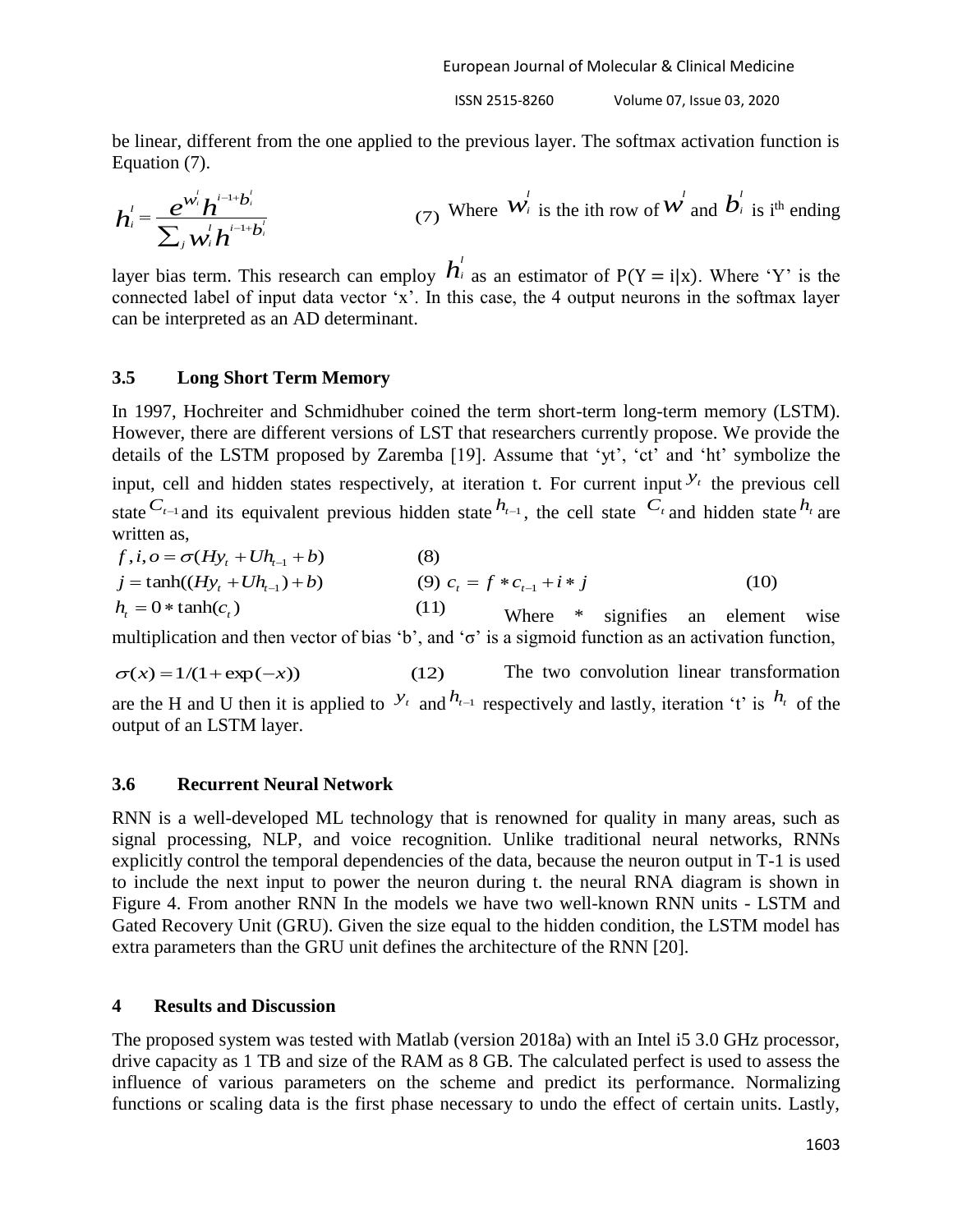cross-validation helps prevent over-filtering when evaluating classifier performance. Below we discuss the results obtained by filtering the three mathematical models defined in the data of our preparatory test.

#### **4.1. Evaluation Metrics**

The result of the system was determined using a confusion matrix (also known as an array of errors or contingencies in deep learning) and receiver performance (ROC). The true positive results (TP) were determined as cases in which the actual and predicted FBGL values were in the range of ≥120 mg / dl. Equally, 'tn' value were cases in which both the value of predicted and actual had FBGL <120 mg / dl. The false positive results (FP) represented cases in which the real state of the infection was false, but the ideal predicted its truth and vice versa for false negative results (FN). The challenge assessment values are used to evaluate the separation and classification performance. For partitioning, the evaluation criteria included accuracy (AC), recall (R) and accuracy (P). The performance standards are as trails:

$$
AC = \frac{tp + tn}{tp + fp + tn + fn}
$$
(13)  

$$
P = \frac{tp + tn}{tp + tn + fp + fn}
$$
(14)

$$
R = \frac{tp}{tp + fn} \tag{15}
$$

#### **4.2. Results**

This section delivers the performance result of our model. In the Table 2, it shows outcomes of various classification approaches. Also, displaying the average and SD values of accuracy (AC) Recall (R) and Precision (P) metrics from 3 repetitions. In the table.1, the proposed system performances are validated with some of the ML techniques such as, LLR, ANN, Linear-SVM and RBF-SVM for all classifier performance index (CPI) parameters obtained after 20 repetitions.

| <b>Classifier</b> | AС    | R     |       |
|-------------------|-------|-------|-------|
| I I R             | 75.86 | 75.48 | 76.76 |
| ANN               | 80.7  | 79 3  | 812   |
| Linear-SVM        | 77.93 | 79 43 | 77.59 |
| <b>RBF-SVM</b>    | 84 09 | 34 92 | 83 75 |

**Table 1** The average and SD from cross-validation 5 times on the data with ML technique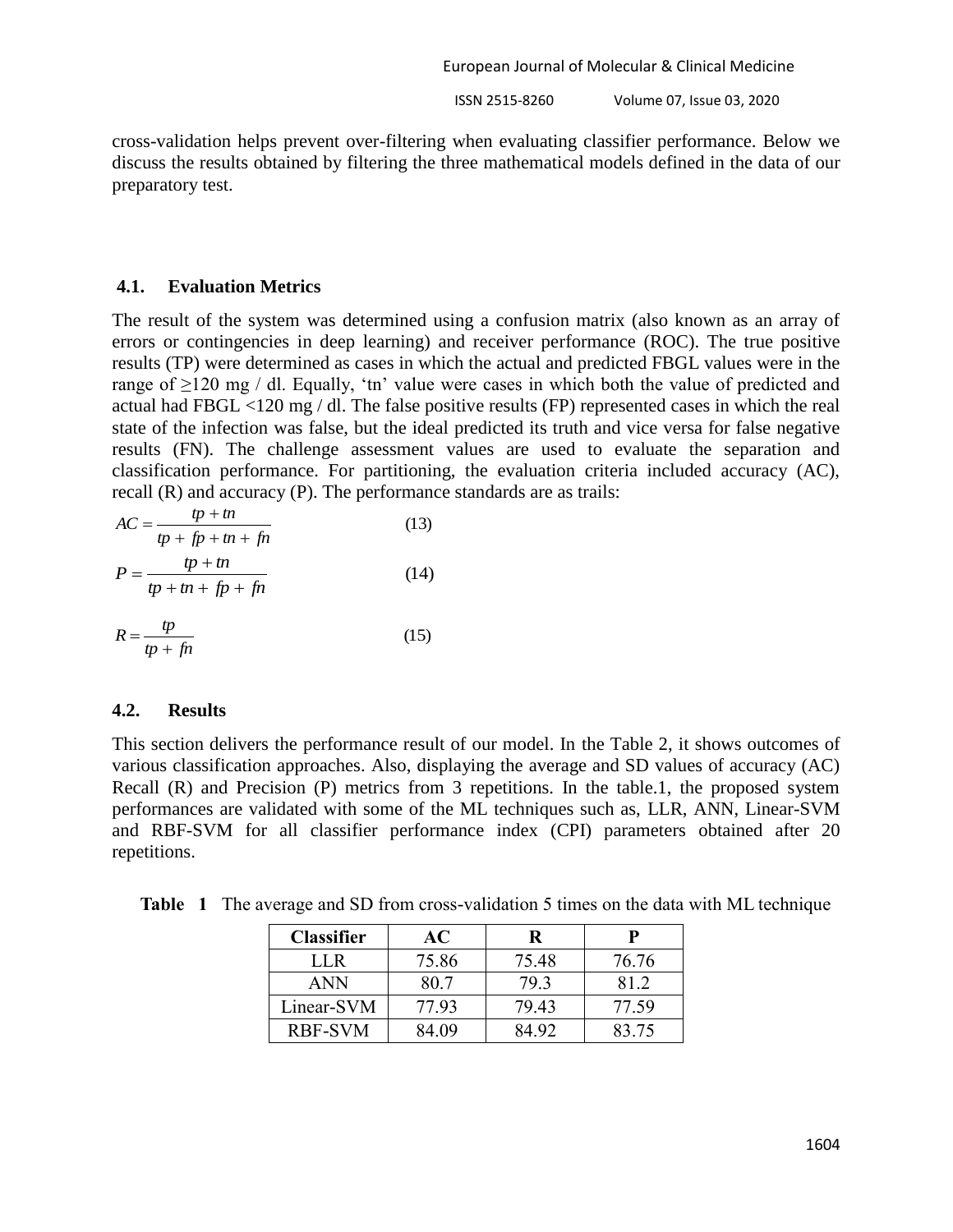

**Figure 3** Comparative analysis for various ML techniques

In above table. 1 and figure. 3 shows the comparative analysis of various ML techniques. Here we used various classifiers to analysis the accuracy, recall and precision. Initially LLR and ANN techniques used to analysis the parameter. The ANN outcome performance is better than the LLR. Then the linear-SVM also attained better result such as accuracy is 77.93 and recall is 77.93 and precision is 77.59. After we proposed the method of RBF-SVM is used. It achieved the higher outcome performance such as accuracy level is 84.09, recall is 84.92 and the precision is 83.75. Our novel method is better than the previous methods results.

**Table 2.** The average and SD from cross-validation 5 times on the data with various Deep learning techniques.

| <b>Classifier</b> |       |       |       |
|-------------------|-------|-------|-------|
| Auto encoder      | 91.15 | 89.45 | 90.35 |
| I STM             | 94.64 | 92.14 | 93.44 |
| R N N             |       | 94.85 |       |



**Figure 3** Comparative analysis for various Deep learning techniques.

In above table 2 and figure 3 displays an average and SD from cross-validation with various Deep learning practices, also comparative analysis of various deep learning techniques. The auto encoder classifier to get the output performance of accuracy as 91.15, recall as 89.45 and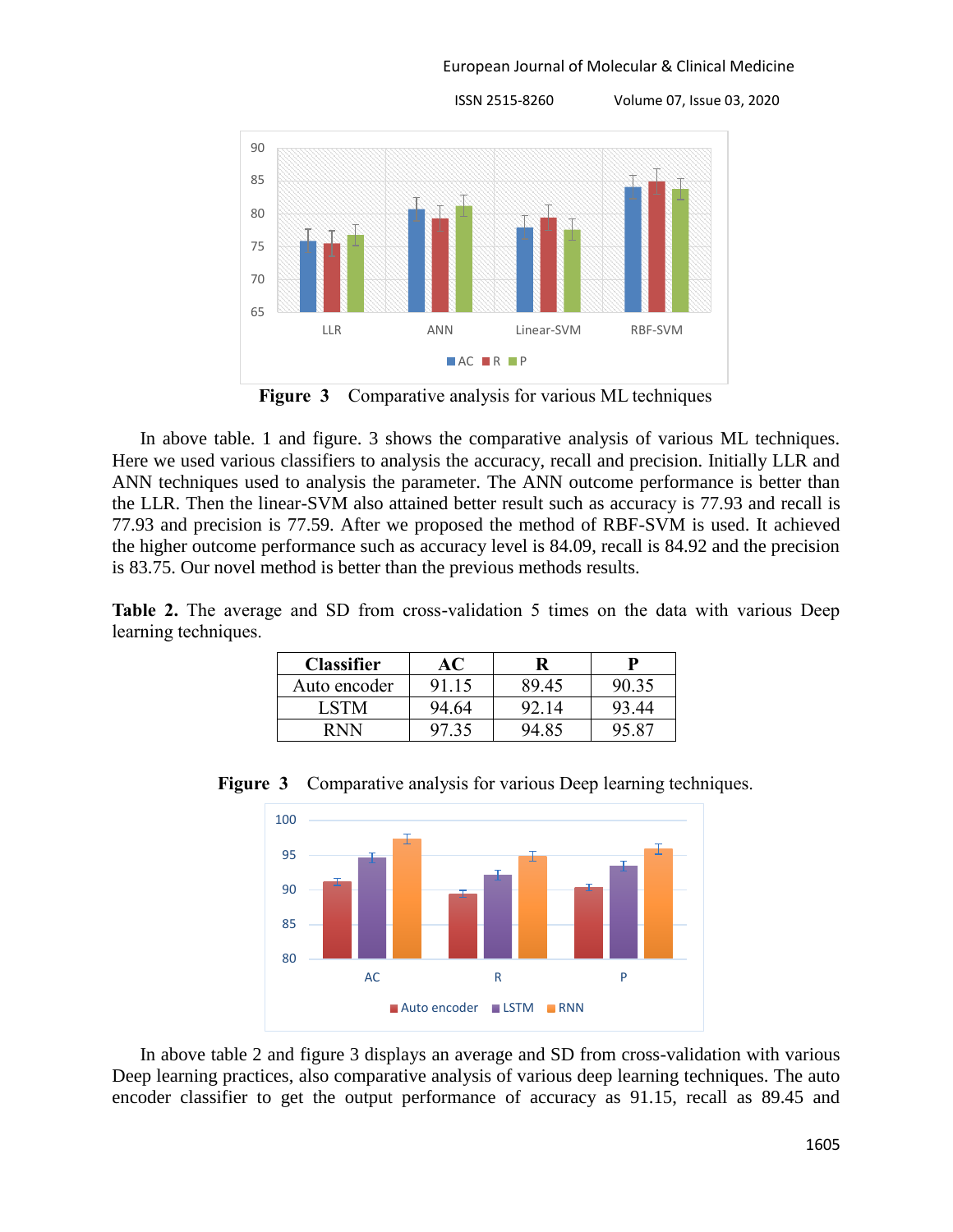ISSN 2515-8260 Volume 07, Issue 03, 2020

precision is 90.35. Secondly, LSTM is used to analysis the performances, it delivers the better result as higher than the Auto encoder. Finally we introduced the technique of RNN scheme. It gives the better accuracy outcome such as accuracy as 97.15, recall as 94.85 and precision as 95.87. Compare pervious system with our technique is result as proposed model is better than traditional technique outcome result.

#### **4.3. Conclusions**

We apply well-known mechanistic and in-depth study methods to prove the use of saliva as an alternative bio fluid to predict FBGL in fit and diabetic persons. In addition, using the RNN model, we were able to notice FBGL values of 120 mg / dL or less with an accuracy of approximately 97.35%. This rigor is based on strict zero error conditions, but the 2014 FDA guidelines allow blood glucose meters to operate with SD of more than 15% (BGL  $\pm$  15 mg / dL  $\langle 75 \text{ mg } / \text{ dL} \langle 75 \text{ mg } / \text{ dL} \langle 75 \text{ mg } / \text{ dL} \langle 75 \text{ mg } / \text{ dL} \langle 75 \text{ mg } / \text{ dL} \text{ dL} \rangle$ , and our results are consistent with the true values of BGL that shows a significant relationship. In the future, we can increase the accuracy of our methodology by growing the sum of subjects in the database, adding statistically more important parameters (for example, body mass index). Gradually, using the latest principles of micro-production, several commercial selective ion sensors can be used in one integrated electrochemical measuring device for use in the care phase. This will help the society to overcome the current problems of BGL measurement, which may be available up to eight times a day for registered patients, which saves them a great risk and improves the quality of medical care by provided that risk-free services, a technique for monitoring BGL without fear of secondary pollution.

## **References**

- [1]. Min X, Liu R, Fu B, Xu K. Correlation Analysis Combined with a Floating Reference Measurement to Improve the Prediction Accuracy of Glucose in Scattering Media. Applied spectroscopy. 2017 Sep;71(9):2076-82.
- [2].Zimmet, P.; Alberti, K.G.; Shaw, J. Global and societal implications of the diabetes epidemic. *Nature* **2001,** *414*, 782–787.
- [3].Reaven, G.M. *Role of Insulin Resistance in Human Disease*; Springer: Dordrecht, The Netherlands, 1992; pp. 473–486.
- [4].Rise Consortium. Metabolic contrasts between youth and adults with impaired glucose tolerance or recently diagnosed type 2 diabetes: II. Observations using the oral glucose tolerance test. Diabetes Care. 2018 Aug 1;41(8):1707-16.**.**
- [5].Vashist, S.K.; Zheng, D.; Al-Rubeaan, K.; Luong, J.H.T.; Sheu, F.S. Technology behind commercial devices for blood glucose monitoring in diabetes management: A review. Anal. Chim. Acta 2011, 703, 124–136.
- [6].Pratley, Richard E., et al. "Ertugliflozin plus sitagliptin versus either individual agent over 52 weeks in patients with type 2 diabetes mellitus inadequately controlled with metformin: the VERTIS FACTORIAL randomized trial." Diabetes, Obesity and Metabolism 20.5 (2018): 1111-1120.
- [7].Van Enter, B.J.; Von, H.E. Challenges and perspectives in continuous glucose monitoring. Chem. Commun. 2018, 54, 5032.